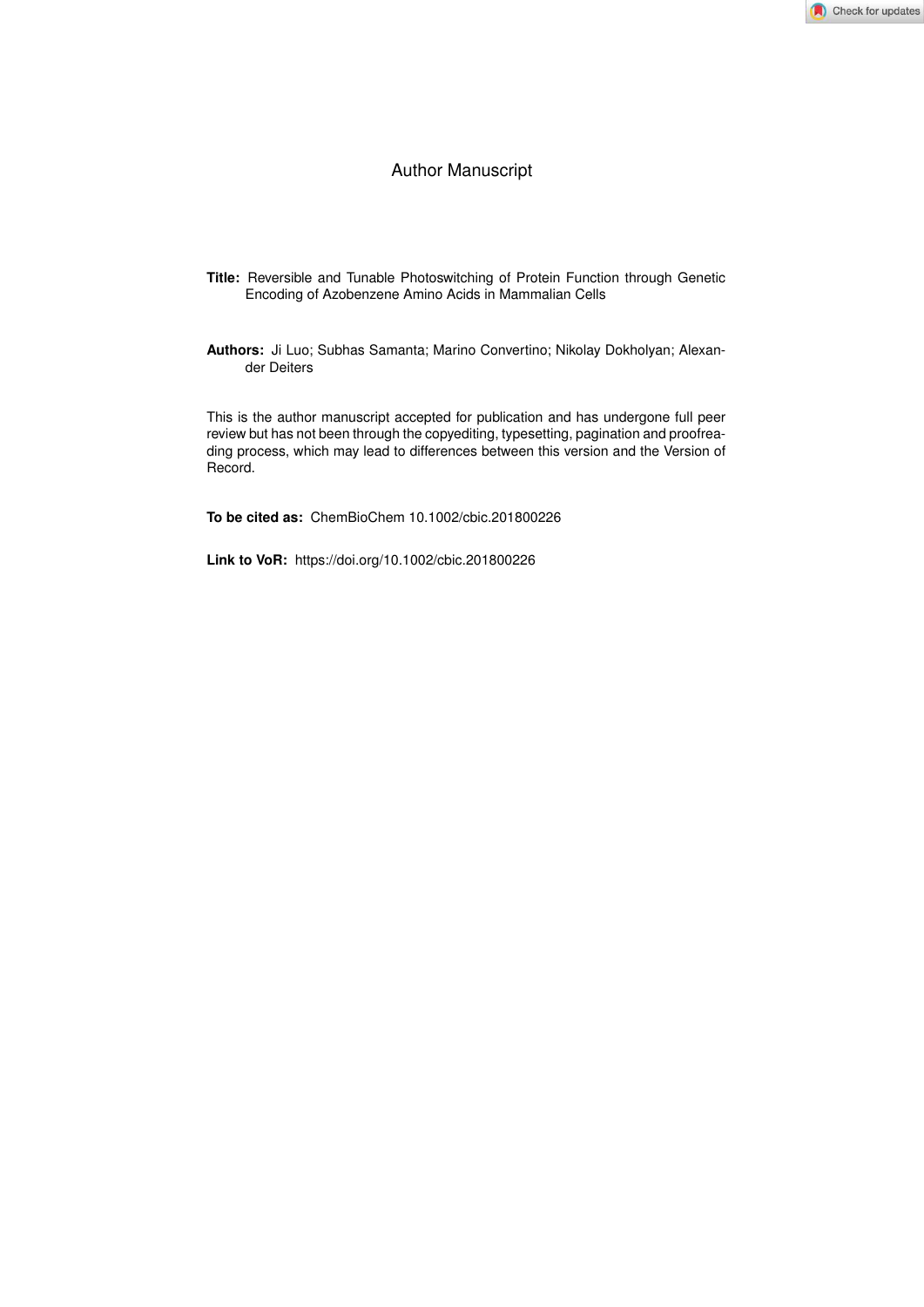# **Reversible and Tunable Photoswitching of Protein Function through Genetic Encoding of Azobenzene Amino Acids in Mammalian Cells**

Ji Luo,<sup>[a]</sup> Subhas Samanta,<sup>[a]</sup> Marino Convertino,<sup>[b]</sup> Nikolay V. Dokholyan,<sup>[b]</sup> and Alexander Deiters<sup>\*[a]</sup>

**Abstract:** The genetic encoding of three different azobenzene phenylalanines with different photochemical properties was achieved in human cells using an engineered pyrrolysyl tRNA/tRNA synthetase pair. In order to demonstrate reversible light-control of protein function, azobenzenes were site-specifically introduced into firefly luciferase. Computational strategies were applied to guide selection of potential photoswitchable sites that lead to a reversibly controlled luciferase enzyme. Direct reversible photoswitching of enzymatic function in live cells has been accomplished through genetically encoded photoswitchable amino acids. In addition, the new azobenzene analogs provide enhanced thermal stability, high photoconversion, and responsiveness to visible light. These small molecule photoswitches can reversibly photocontrol protein function with excellent spatiotemporal resolution and preferred sites for incorporation can be computationally determined, thus providing a new tool for investigating biological processes.

#### **Introduction**

As a classical light-switchable motif, azobenzene has found extensive biological applications.<sup>[1]</sup> It undergoes light-induced, wavelength-selective *cis*/*trans* isomerizations with a large quantum yield and resulting significant structural differences between the two isomers. Azobenzene derivatives have been shown to enable reversible photocontol of the function of nucleic acids, peptides, enzymes, receptors, and ion channels in cells and in animals.<sup>[2]</sup> In order to improve the azobenzene photoswitches that can be isomerized upon irradiation with visible light, substitutions on both benzene rings have been introduced. One approach is to red-shift the  $\pi \rightarrow \pi^*$  band of the *cis*/*trans*-isomer, resulting in good switching properties.[3] Another possibility is to enhance the thermal stability of the *trans*-isomer through lowering the energy of the n orbital and thereby increasing the energy of the n  $\rightarrow$   $\pi^*$  transition.<sup>[4]</sup>

The Schultz and Wang groups both demonstrated site-specific incorporation of azobenzene photoswitches into proteins via genetic code expansion. Schultz *et al.* used an orthogonal *Methanococcus jannaschii* tyrosyl-tRNA synthetase (*Mj*TyrRS)/tRNATyr pair to incorporate the azophenylphenylalanine **AzoF** into the bacterial catabolite

[b] Marino Convertino, Prof. Dr. Nikolay V. Dokholyan University of North Carolina at Chapel Hill, Department of Biochemistry and Biophysics, Chapel Hill, NC 27599, United States

 Supporting information for this article is given via a link at the end of the document.

activator protein (CAP) to control its promoter-binding activity in biochemical assays.<sup>[5]</sup> The Wang group developed photoswitchable amino acids capable of bioconjugation to nearby cysteine residues using an evolved *Methanosarcina mazei* pyrrolysyl-tRNA synthetase (*Mm*PylRS) and demonstrated reversible alteration of calmodulin conformation and of NMDA receptor function.[6] Using the same *Mm*PylRS, the Lin lab reported a series of red-shifted azobenzene amino acids and incorporated the azobenzene derivatives into sfGFP in *E. coli*. [7]

Here, we report the ability to apply the parent **AzoF** amino acid to reversibly control protein function in mammalian cells (Figure 1). Furthermore, the two new azobenzene derivatives **F2AzoF** and **F4AzoF** were genetically encoded in bacterial and mammalian cells and provide improved optical properties and greatly increased thermal stability of the *cis* isomer. Their design was inspired by observations<sup>[3a, 8]</sup> that fluoro substitutions at the *ortho*-position significantly increased the stability of the *cis* form of azobenzenes without increasing the overall size of the molecule. Site-specific installation of **AzoF**, **F2AzoF**, and **F4AzoF** into a target protein was guided by computational studies and was applied to the reversible photocontrol of protein function with spatiotemporal resolution in live cells.



**Figure 1.** A) Photoisomerization of azobenzene analogs **AzoF**, **F2AzoF**, and **F4AzoF**. B) UV/Vis spectra of the *trans*-photoisomer (>99% *trans*, blue, in the dark-adapted state), *cis*-photoisomer (91% *cis*, red, 530 nm), and *trans*photoisomer (84% *trans*, green, 405 nm) of **F4AzoF** in PBS (pH 7.4).

#### **Results and Discussion**

To comprehensively determine the photoswitching efficiency of the three azobenzene amino acids, absorption spectra were recorded and *cis*/*trans* ratios of the corresponding

<sup>[</sup>a] Ji Luo, Dr. Subhas Samanta, Prof. Dr. Alexander Deiters University of Pittsburgh, Department of Chemistry, Pittsburgh, PA 15260, United States E-mail: deiters@pitt.edu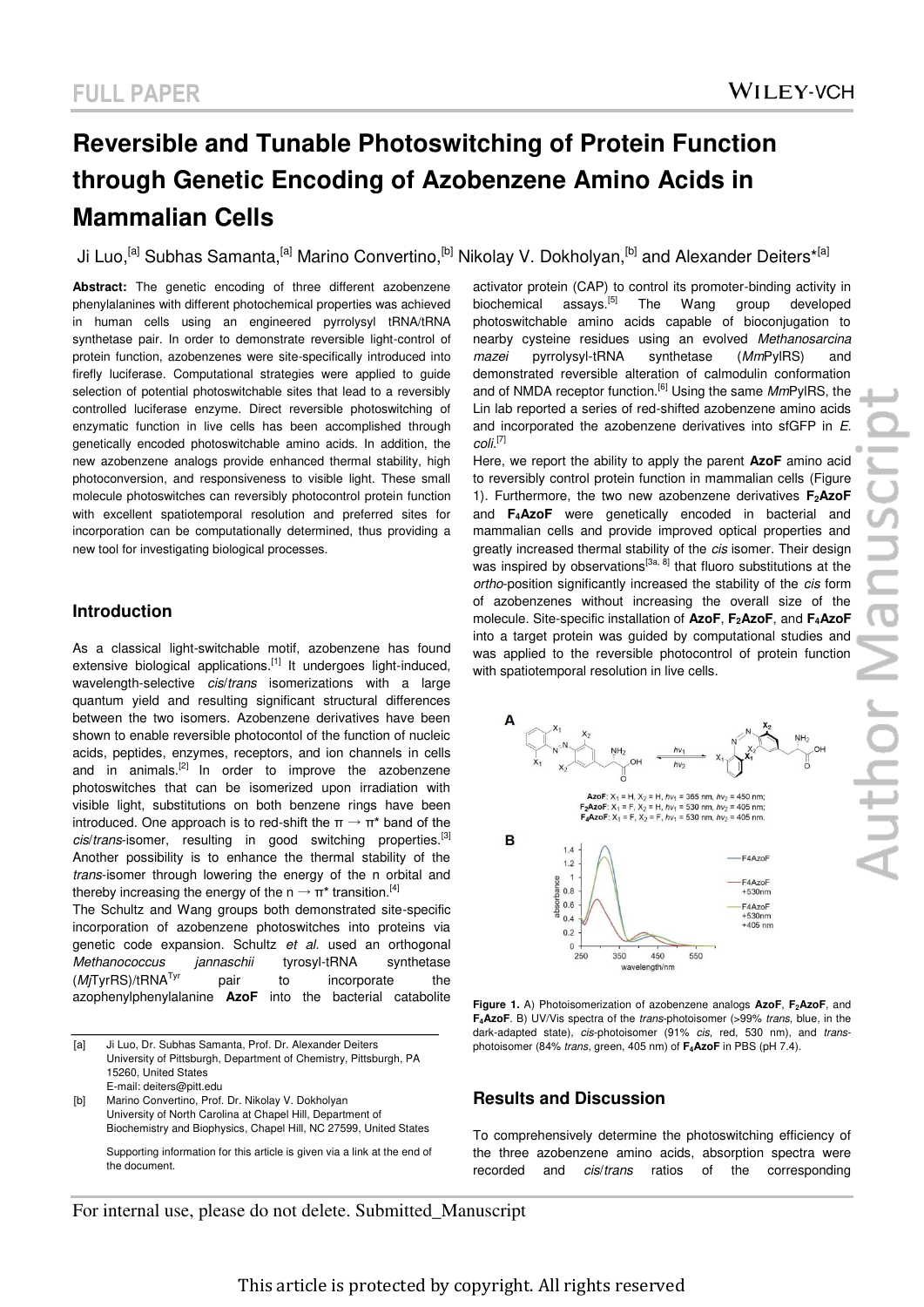photostationary states were determined by HPLC analysis (Table 1 and Supporting Figures S1–3).[1b, 3a] Introducing electron-withdrawing fluorines *ortho* to the azo group effectively separates the  $n \rightarrow \pi^*$  bands of the *trans* and *cis* isomers, allowing for reversible isomerization using visible light. Substitution with fluorine also provides more favorable photostationary states and enhances thermodynamic stability of the *cis* isomer. Notably, tetrafluoro substitution (as in **F4AzoF**) leads to distinct separation in excitation wavelength of both  $\pi \rightarrow$ π\* and n → π\* transition bands between the *trans* and *cis* isomer (Supporting Figure S4).

**Table 1.** Measured absorption maxima  $(\lambda_{max}, \text{orange})$ , initial dark state (green), and photostationary states (blue) of azobenzene amino acids in DMSO/PBS (10/90, pH 7.4) at the indicated wavelengths.

| <b>UAA</b>                | AzoF                      | $F_2$ AzoF              | $F_4$ AzoF              |
|---------------------------|---------------------------|-------------------------|-------------------------|
| $\lambda_{\text{max}}$    | 335 nm                    | 435 nm                  | 447 nm                  |
| trans isomer              | $(\pi \rightarrow \pi^*)$ | $(n \rightarrow \pi^*)$ | $(n \rightarrow \pi^*)$ |
| $\lambda_{\text{max}}$    | 300 nm                    | 420 nm                  | 417 nm                  |
| <i>cis</i> isomer         | $(\pi \rightarrow \pi^*)$ | $(n \rightarrow \pi^*)$ | $(n \rightarrow \pi^*)$ |
| trans:cis<br>(dark state) | 99:1                      | 97:3                    | 99:1                    |
| trans:cis                 | 22:78                     | 18:82                   | 9:91                    |
| $(hv_1)$                  | $(365 \text{ nm})$        | $(530 \text{ nm})$      | (530 nm)                |
| trans:cis                 | 76:24                     | 70:30                   | 84:16                   |
| $(hv_2)$                  | $(450 \text{ nm})$        | (405 nm)                | (405 nm)                |

Genetic code expansion utilizes an orthogonal aminoacyl-tRNA synthetase/tRNA pair to selectively incorporate an unnatural amino acid (UAA) into proteins, in response to an unassigned UAG amber codon introduced at a desired site into a gene of interest.[9] It enables site-specific incorporation of diverse UAAs into proteins in cells and animals by engineering the translational machinery.[10] In our lab, we utilize *Methanosarcina barkeri* pyrrolysyl-tRNA synthetase / tRNA<sub>CUA</sub> (MbPylRS/tRNA<sub>CUA</sub>) pairs, which are functional and orthogonal in both bacteria and eukaryotic cells. To genetically incorporate **AzoF** into proteins in mammalian cells, a screen was carried out of a small panel of ten *Mb*PylRS mutants, which were created through introduction of select mutations at six positions (L270, Y271, L274, N311, C313, and Y349) and have previously been shown to accept structurally diverse phenylalanine derivatives as substrates.<sup>[11-12]</sup> The synthetase panel was screened in mammalian cells using a plasmid encoding a dual fluorescent reporter gene: mCherry-EGFP containing a TAG mutation on the linker between mCherry and EGFP.<sup>[13]</sup> Two PylRS mutants led to EGFP expression in the presence of **AzoF** (Figure 2A). The first PylRS, named AzoFRS1, has five mutations: Y271M, L274A, N311A, C313A, and Y349F. The second one, termed AzoFRS2, contains L270F, L274M, N311G, C313G, and Y349F mutations (Supporting Figure S5). Fluorescence imaging revealed that mCherry expressions were observed as expected and that AzoFRS1/2 showed no EGFP expression in the absence of **AzoF**. Strong EGFP expression was detected when **AzoF** (0.25 mM) was added to the media. This confirms the fidelity of AzoFRS1/2 for incorporation of **AzoF** in mammalian cells. Because fluorine has a similar size to hydrogen and the

For internal use, please do not delete. Submitted\_Manuscript

symmetric fluoro-substituents minimally change the planar geometry of the *trans* isomer,[3a, 14] **F2AzoF** and **F4AzoF** should not significantly increase the steric demand on the synthetase. Thus, incorporation of **F2AzoF** and **F4AzoF** into proteins in mammalian cells was first tested using the same *Mb*AzoFRS1/tRNA pair. Unexpectedly, very low EGFP expression was observed, suggesting that AzoFRS1 did not allow for incorporation of **F2AzoF** and **F4AzoF** in mammalian cells. Gratifyingly, the AzoFRS2 synthetase was found to incorporate not only **AzoF**, but also **F2AzoF** and **F4AzoF** with high efficiency. Overall, mCherry and EGFP expression was observed in the presence of **AzoF**, **F2AzoF** and **F4AzoF** (0.25 mM), while no EGFP-expressing cells were observed in the absence of the UAAs (Figure 2A). In addition, full-length mCherry-EGFP protein was detected in HEK293T cells using an HA-tag antibody, confirming full-length protein expression at good levels (Figure 2B). Subsequently, incorporation of **AzoF**, **F2AzoF**, and **F4AzoF** into protein in *E. coli* was investigated using *Mb*AzoFRS2. As expected, it showed robust levels of sfGFP-Y151TAG expression in the presence of the three amino acids (1 mM), while no sfGFP expression in the absence of the azobenzene amino acids was observed (Figure 2C). The expression yields of sfGFP-**AzoF**, -**F2AzoF**, and -**F4AzoF** are 8.0 mg/L, 3.2 mg/L, and 1.7 mg/L, respectively. The incorporation was further confirmed by ESI-MS analysis of purified proteins, revealing a mass of [sfGFP-**AzoF**] and [sfGFP-**AzoF** + Na<sup>+</sup> ] of 28350.137 Da and 28373.461 Da (expected MS: 28350.20 Da with Na<sup>+</sup> ), a mass of [sfGFP-**F2AzoF**] and [sfGFP-**F2AzoF** + Na<sup>+</sup> ] of 28386.805 Da and 28410.496 Da (expected MS: 28386.20 Da with Na<sup>+</sup>), and a mass of 28423.633 Da (calculated MS: 28422.80 Da) for incorporation of sfGFP-**F4AzoF** (Supporting Figure S6).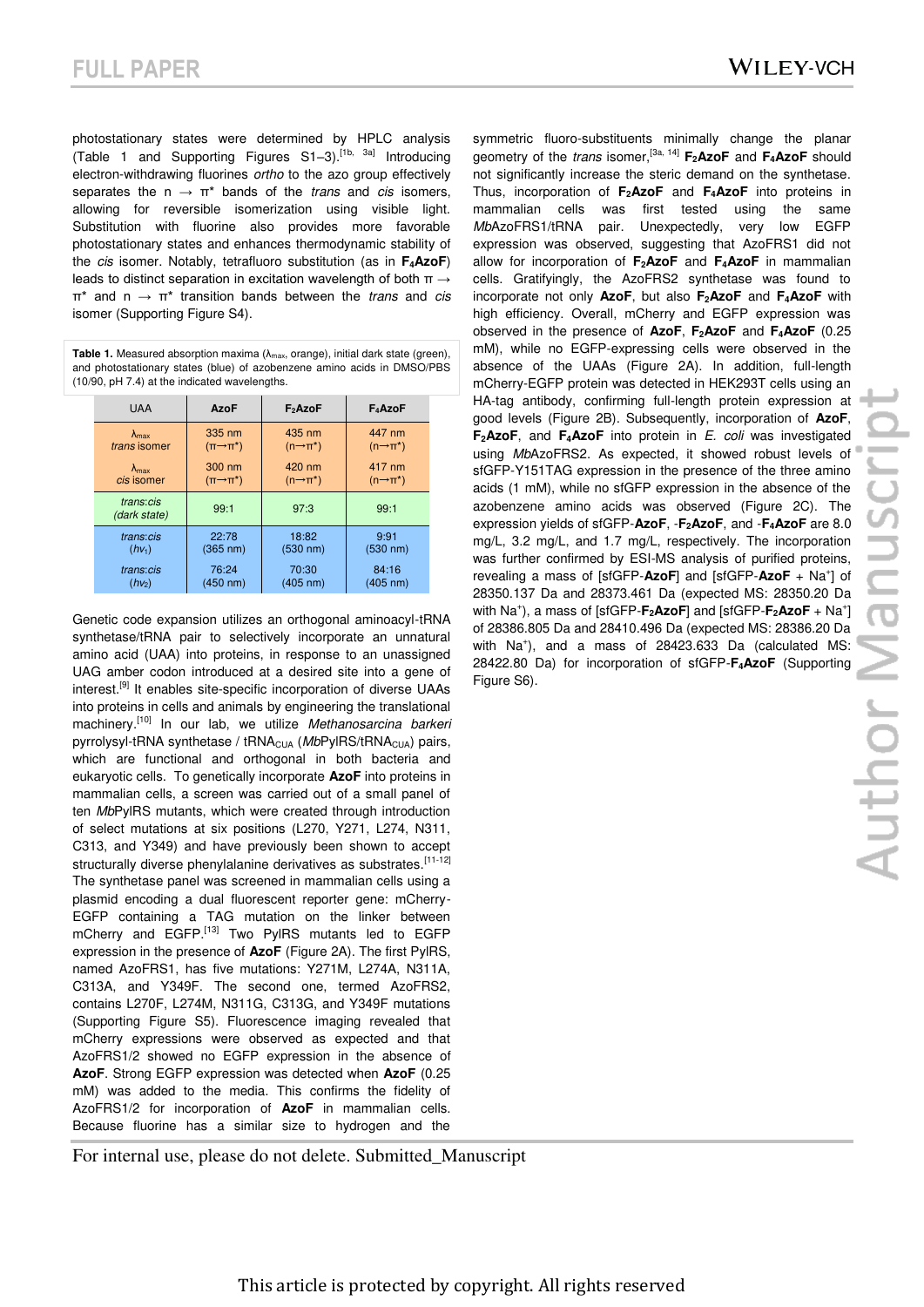

**Figure 2.** Genetic encoding of azobenzene amino acids in pro- and eukaryotic cells. A) Fluorescence micrographs of HEK293T cells expressing mCherry-EGFP in the presence of p*Mb*AzoFRS2-mCherry-TAG-EGFP-HA and PyltRNACUA incubated in the absence or presence of **AzoF**, **F2AzoF**, and **F4AzoF**. B) Western blots of mCherry-TAG-EGFP-HA with an anti-HA tag antibody and an anti-GAPDH antibody proving the fidelity of the incorporation of the three amino acids in response to a TAG codon in mammalian cells. C) Genetic incorporation of **AzoF**, **F2AzoF**, and **F4AzoF** using *Mb*AzoFRS2 in *E. coli*. Coomassie stained gel of Ni-NTA purified sfGFP-Y151TAG expressed in the absence and presence of **AzoF**, **F2AzoF**, and **F4AzoF**.

Firefly luciferase was selected as a proof-of-principle target in order to demonstrate the utility of the photoswitchable amino acid to reversibly photocontrol protein function in live mammalian cells. Photoactivatable luciferases have been developed through the introduction of photocleavable caging groups by us and by the Chen lab.<sup>[15]</sup> Yet, reversible photocontrol of a bioluminescence enzyme has not been achieved. A genetically encoded photoswitchable luciferase provides an additional tool for the cellular detection of ATP concentrations at different locations and different time points.<sup>[16]</sup>

 In order to efficiently identify amino acids in potentially allosteric regions of FLuc useful for the incorporation of **AzoF**  without the need for extensive mutational analysis, computational structural modeling and protein stability calculations were carried out for the three different conformational states of firefly luciferase in the two-step chemiluminescence reaction: the open inactive state (state A), the closed active state for the generation of luciferyl-AMP (state B), and the closed active state for the generation of oxyluciferin (state C).

We evaluated the conformational flexibility of FLuc residues by using Eris, an in house-developed software that efficiently and accurately computes the stability changes of proteins upon mutations and/or conformational exploration (i.e., local repacking) of the three-dimensional orientation of amino acid side chains.<sup>[17]</sup> FLuc residues characterized by a high degree of local repacking are likely to constitute an allosteric site of the protein,[18] and, thus, potential candidate for the incorporation of **AzoF**. The magnitude of the amino acid local repacking can be quantified by determining the standard deviation (σΔG) of the protein conformations' free energy computed as estimated by Eris. The higher is the number of conformational states that theoretically accessible to a specific amino acid, the higher is its estimated σΔG value. For a given residue  $i$ , the statistical significance of its  $\sigma \Delta G$  value is determined by its  $Z - score<sub>i</sub>$  defined as:

#### $Z - score_i = (\sigma \Delta G_i - \overline{\sigma \Delta G})/S$

where  $\sigma \Delta G_i$  is the magnitude of the local repacking around the residue  $i$ ,  $\sigma \Delta G$  is the average magnitude of local repacking over all protein residues, and *S* is the relative standard deviation. FLuc residues for which the Z-score value is greater than two have less than 97.7% chance to be randomly identified as highly flexible (i.e., high local repacking), therefore they are likely part of an allosteric site of the protein.<sup>[19]</sup> Consequently, they are excellent candidates for substitution with **AzoF** whose lightmediated activation would translate the configurational changes upon light-switching into changes in protein/enzyme function. Our calculations, which require less than 48 hours to be completed (see experimental section), predict a series of allosteric residues in luciferase, and we targeted aromatic residues at those sites for **AzoF** substitution in order to improve our chances for obtaining a photoswitchable luciferase enzyme. Within the list of statistically significant potential candidates (Table 2), F294 and F432 both have high Zscore values (3.06 and 3.76, respectively); however, both are followed by sterically demanding F295 and F433 residues, and based on the protein structure we expect severe steric hindrance in incorporating sterically demanding azophenylphenylalanine analogs. Y340 (Zscore 3.46) is an essential catalytic residue in the ATP binding pocket of FLuc and thus was not modified.<sup>[20]</sup> W426 (Z-score 3.14) is very close to the flexible N-terminal of FLuc, thus suggesting that it is not a good candidate to achieve optical switching of enzyme function. Of the remaining possible sites, Y280TAG, F294TAG, Y340TAG, W417TAG, W426TAG, F432TAG, and F433TAG were finally selected for experimental validation.

**Table 2.** Potential residue candidates for **AzoF** incorporation in luciferase (Zscore higher than two).

| Residue | $\sigma_{\Delta G}$<br>(kcal/mol) | Z-score |
|---------|-----------------------------------|---------|
| F268    | 1.98                              | 2.15    |
| F273    | 2.17                              | 2.48    |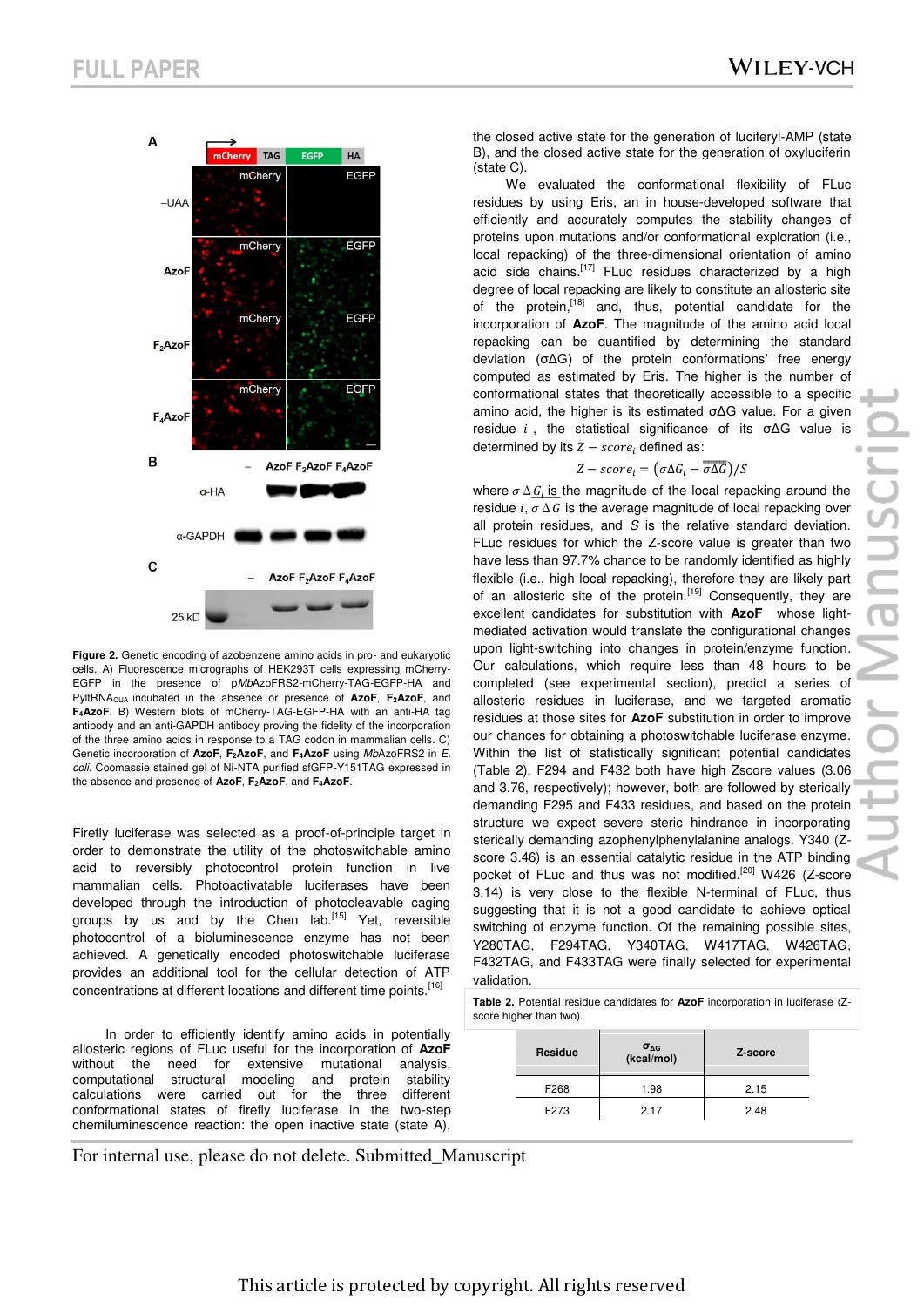| <b>WILEY-VCH</b> |  |
|------------------|--|
|------------------|--|

| Y280             | 2.44 | 2.95 |
|------------------|------|------|
| F292             | 2.39 | 2.85 |
| F <sub>294</sub> | 2.51 | 3.06 |
| Y304             | 2.12 | 2.40 |
| Y340             | 2.74 | 3.46 |
| W417             | 2.40 | 2.88 |
| W426             | 2.55 | 3.14 |
| F432             | 2.91 | 3.76 |
| F433             | 2.46 | 2.97 |
| Y444             | 1.96 | 2.13 |
| Y447             | 2.37 | 2.83 |
| F465             | 2.25 | 2.62 |

Light-switching luciferase assays in HEK293T cells were carried out by incorporation of **AzoF** into FLuc at seven different sites: Y280TAG, F294TAG, Y340TAG, W417TAG, W426TAG, F432TAG, and F433TAG (Figure 3). To genetically incorporate **AzoF** into FLuc, cells were co-transfected with the pMbPylAzoFRS2/PyltRNA<sub>CUA</sub> expression plasmid and the corresponding pFLuc-TAG construct in the absence or presence of **AzoF**. After 24 h incubation, the transfected cells were treated with UV light (5 min, 20 mW/cm<sup>2</sup>) or kept in the dark and FLuc activities were subsequently measured. Not surprisingly, most mutations either showed activity regardless of UV illumination or showed complete loss of activity, except for FLuc-W280→**AzoF** and FLuc-W417→**AzoF**, which appear to be allosteric sites that allow for photoswitching of FLuc activity. The activity of wild-type Fluc was not affected by UV exposure (Supporting Figure S8). The experimental identification of two out of seven predicted sites supports the use of the described computational protocol for the rapid detection of potential amino acid candidates fort he incorporation of photoswitchable motifs. Subsequent efforts were focused on the W417 mutation due to its highest overall luciferase activity.



**Figure 3.** Mutant screening for reversible photoswitching of firefly luciferase containing **AzoF** in live mammalian cells. Error bars represent standard deviations from three independent experiments.

As revealed by Eris calculations, the introduction of the azophenylphenylalanine at position W417 may cause a decrease in the stabilization of the luciferase, particularly pronounced in state B and for the **AzoF** *cis*-isomer (Supporting Figure S7), which may affects the conformational change from state B to C or from state B to A. Thus, the light-triggered *cis*/*trans*-isomerization of azobenzene can affect the stability of the luciferase-luciferyl-AMP complex, which is formed in the first step of luciferin oxidation, thereby interfering with the oxidation process. Furthermore, the binding energy of D-luciferyl-AMP, as evaluated by MedusaScore,<sup>[21]</sup> an accurate force-field based scoring function which estimates binding energies by modeling physical interactions between proteins and small molecules, is slightly less favorable in the case of *cis*-FLuc-W417→**AzoF** in both the B and C states, making the formation of the proteinligand complex less favorable for the bioluminescence reaction. Specifically, FLuc-W417 → *cis*-**AzoF** shows higher (i.e., less favorable) interaction energy in states B and C (–30.9 kcal/mol and –36 kcal/mol, respectively) compared to wild-type FLuc (– 31.9 kcal/mol and –37.0 kcal/mol, respectively) and FLuc-W417  $\rightarrow$  *trans*- $\text{AzoF}$  (-33.5 kcal/mol and -41.9 kcal/mol; Table 3). Based on the computational calculations, when W417→*trans*-**AzoF** isomerizes to the *cis* conformation, we speculate that the amino acids within the luciferase binding site rearrange, resulting in overall destabilization of the protein, leading to higher (less favorable) interaction energy with the natural substrate. This may explain why the *cis*- and *trans*-W417→**AzoF** luciferase mutants display successive off-and-on switching behaviors upon light illumination.

| <b>State</b> | Geometry    | <b>MedusaScore</b><br>(kcal/mol) |
|--------------|-------------|----------------------------------|
| в            | wild-type   | $-31.9$                          |
|              | $cis$ -AzoF | $-30.9$                          |
|              | trans-AzoF  | $-33.5$                          |
| C            | wild-type   | $-37.0$                          |
|              | cis-AzoF    | $-36.0$                          |
|              | trans-AzoF  | -41.9                            |

**Table 3.** Binding energy of D-luciferyl-AMP upon repacking at W417 for the wild-type enzyme in the AzoF mutant in the *trans* and *cis* geometry.

In order to demonstrate reversible photoswitching of protein function, HEK293T cells were subjected to alternating UV and white light exposures for five individual steps (5 min each). The activity of FLuc-W417**AzoF** showed the expected reversible change with each step of light exposure, as activity decreased after UV-induced *trans* to *cis* photoswitching and was restored after *cis* to *trans* switching through visible light exposure (Figure 4A). The two different light treatments did not affect the activity of FLuc-TAG in the absence of **AzoF** (negative control; Supporting Figure S7). These results support that **AzoF** is functioning as a reversible light-switch for protein activity in live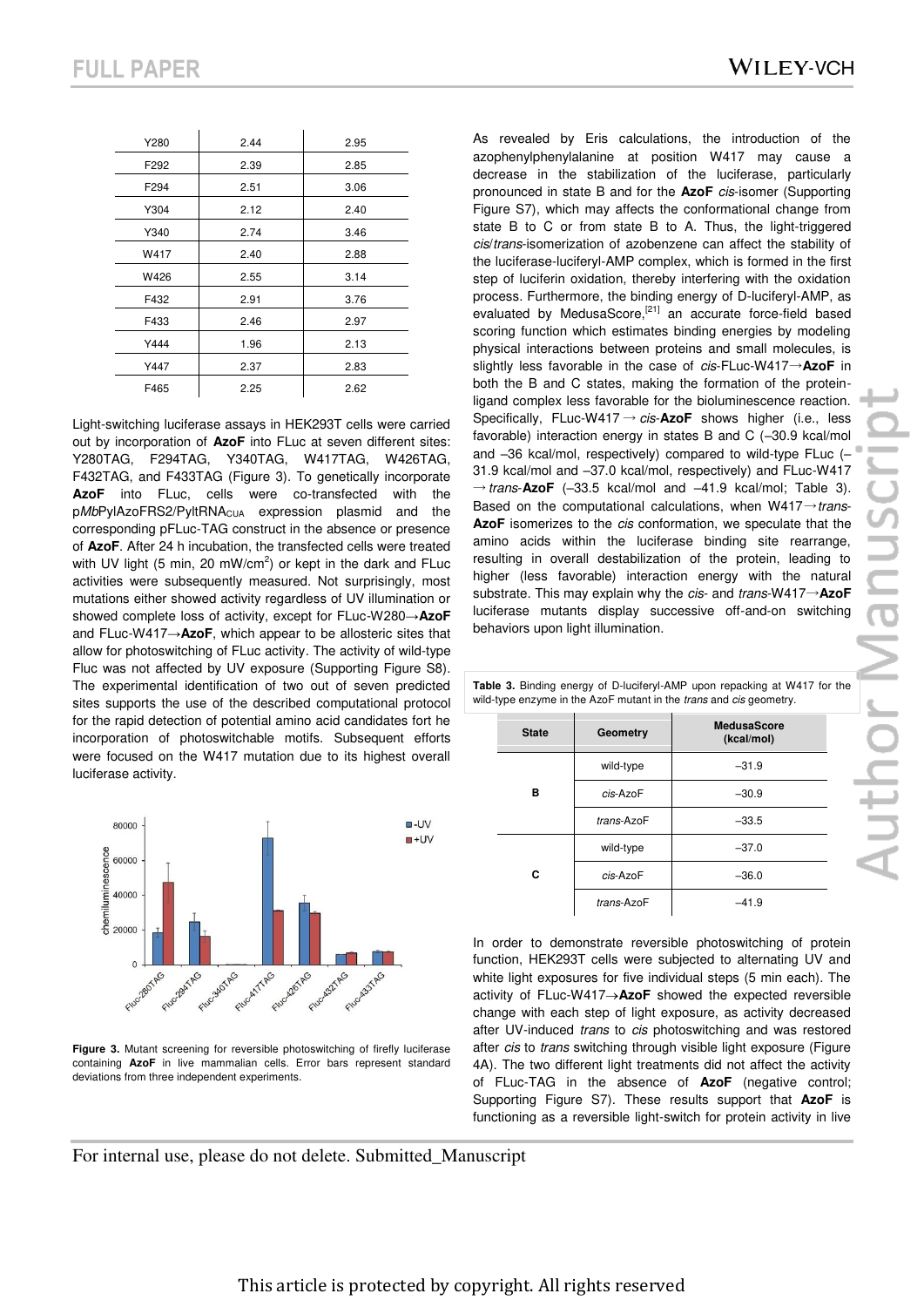human cells. The activity of the Fluc-W417->AzoF mutant was reduced in the case of the *cis*-isomer, while reversion to the *trans*-isomer showed recovery of activity (Figure 4A).

To investigate whether the protein activity could be reversibly photoswitched for spatial control, two culture dishes of HEK293T cells expressing FLuc-W417**AzoF** were irradiated alternatingly through a mask that covered half of each dish. In one dish (Figure 4B, left), the left side was illuminated with visible white light (>400 nm), while the right one was irradiated with UV (365 nm). In the other dish (Figure 4B, right), the left half was illuminated with UV (365 nm) followed by white light (>400 nm), while the right one was treated sequentially by UV (365 nm), white (>400 nm), and UV (365 nm) light. Thus, the half-dishes from left to right represent areas with increasing numbers of localized, reversible switching events. Cells that were exposed to visible white light (>400 nm) exhibited increased luminescence (*trans*-**AzoF** activates Fluc), while UVexposed cells showed diminished luminescence (*cis*-**AzoF** inactivates Fluc), resulting in a visible "half-moon" pattern (Figure 4B). These spatial-control results are in agreement with the Bright-Glo luciferase assay results (Figure 4A) and demonstrate that **AzoF** can be efficiently and reversibly switched *in vivo*, allowing reversible control of firefly luciferase activity with temporal and spatial resolution.

The drawbacks of **AzoF** include: 1) photoisomerization requires UV light, and 2) the *cis*-isomer is thermally unstable and reverts back to *trans* even in the absence of irradiation. To address these shortcomings, fluorine atoms were installed at the four *ortho* positions to induce a bathochromic shift that makes **F4AzoF** responsive to visible light, and also greatly improves the thermal stability of its *cis*-isomer and the isomer ratios in the photostationary states.<sup>[3a]</sup> In order to demonstrate the thermostability of the *cis*-isomer of **F4AzoF** after incorporation into protein, the luciferase assays in live cells were either performed immediately or one day after light exposure to 530 nm (*trans*  $\rightarrow$  *cis* switching). Importantly, the enzymatic activity for FLuc-W417→*cis*-**F4AzoF** remains low due to stability of the *cis* isomer – even after 24 hours in live cells in a 37 °C incubator (Figure 5B). This is in contrast to *cis*-**AzoF**, which is fully converted back to *trans*-**AzoF** after 24 h incubation at 37 ºC in the dark (Figure 5A). The ability to choose light-switchable amino acids with fast (**AzoF**) and slow (**F4AzoF**) thermal reversion rates enables switching experiments on short and long timescales, thereby further expanding the optochemical toolbox of light-controlled amino acids. In addition, the genetic encoding of **F4AzoF** provides more suitable switching wavelengths, redshifted from the UV-A range.



 $\overline{A}$  $12$  $\overline{D}$ Fluc-trans-F4AzoF)<br>  $\overline{D}$ <br>  $\overline{D}$ <br>  $\overline{D}$ <br>  $\overline{D}$ <br>  $\overline{D}$ <br>  $\overline{D}$ <br>  $\overline{D}$  $\Box$  0 h  $\square$ 24 h themiluminescence alized to  $0.4$  $0.2$  $\overline{0}$  $trans$ - $F_4$ AzoF  $cis$ - $F$ <sub>-</sub> $AzoF$ B  $1.2$  $\Box$  0 h (normalized to FLuc-trans-AzoF)<br> $\frac{6}{3}$ <br> $\frac{6}{3}$  $\Box$ 24 h chemiluminescence  $\Omega$ 

trans-AzoF  $UV \rightarrow cis-AzoF$ 

**Figure 4.** Reversible photoswitching of Firefly luciferase containing a W417**AzoF** mutation in live mammalian cells. A) HEK293T cells underwent five light-switching steps in total: >400 nm (visible light)  $\rightarrow$  365 nm (UV light)  $\rightarrow$  >400 nm  $\rightarrow$  365 nm  $\rightarrow$  >400 nm. Chemiluminescence was normalized to the activity of FLuc-W417→*trans*-**AzoF** that was kept in the dark. Error bars represent standard deviations from three independent experiments. B) Spatial control of reversible photoswitching of FLuc activity in live cells by exposing two halves of culture dishes containing transfected HEK293T cells to increasing numbers of switching events as indicated by the different wavelengths for visible light (>400 nm) and UV (365 nm) light.

**Figure 5.** Switching experiment confirming that (B) *cis*-**AzoF** is not, but that (A) *cis*-**F4AzoF** is thermally stable when incorporated into protein in HEK293T cells. Cells were kept in the dark before light irradiation. After 24 h posttransfection, cells were irradiated by 530 nm LED (A) or 365 nm UV light (B), and then incubated for 24 h at 37 ºC in the dark. Chemiluminescence was normalized to non-irradiated cells. Error bars represent standard deviations from three independent experiments.

The activity of FLuc-W417→**F4AzoF** was reversibly controlled through a *trans* → *cis* and *cis* → *trans* configurational change of **F4AzoF** upon 530 nm and 405 nm irradiation, respectively.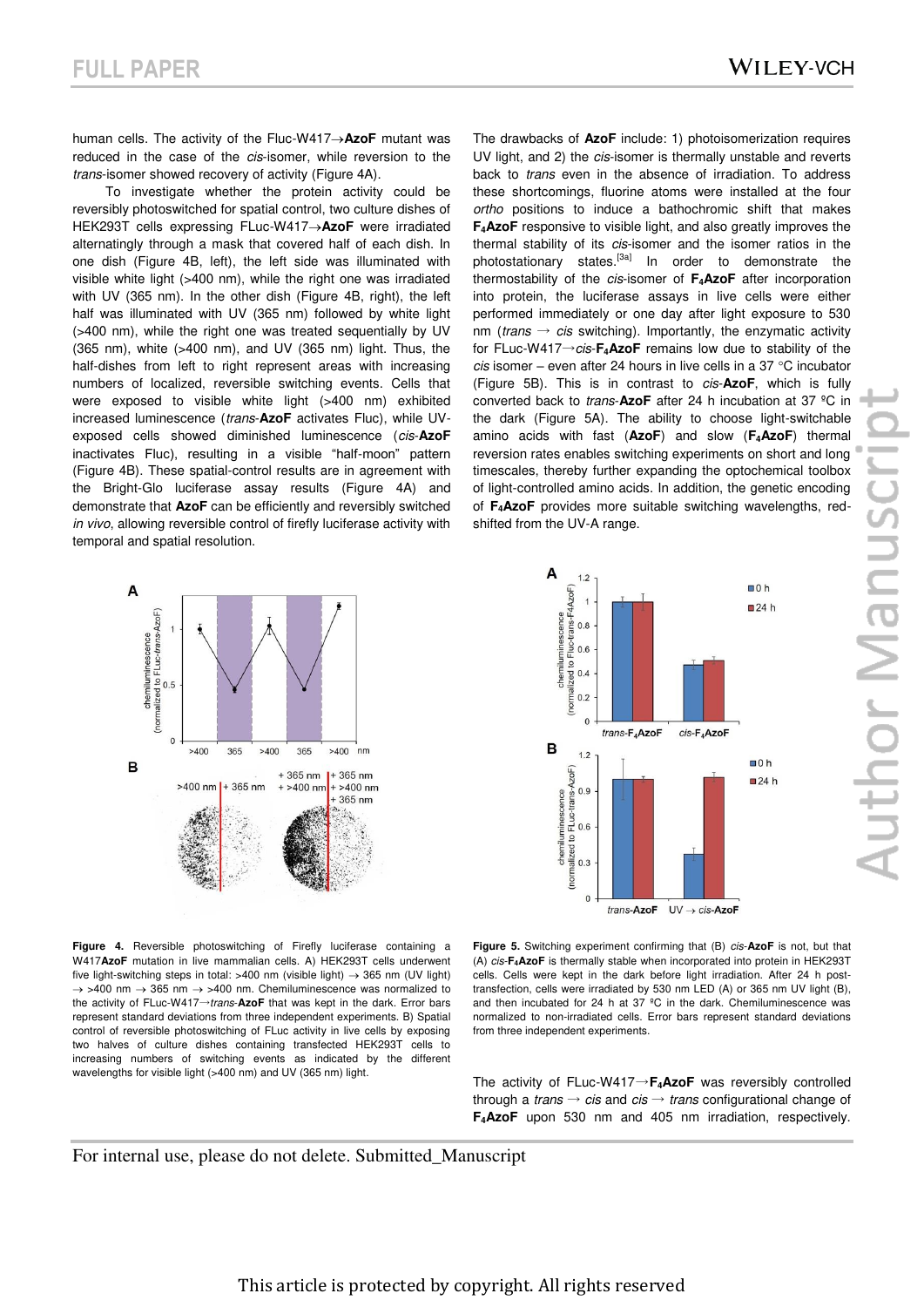Furthermore, photoswitching of FLuc activity was reproducible over five cycles (Figure 6), demonstrating that **F4AzoF** was functioning as a reversible photoswitch for FLuc activity in live cells. **F4AzoF** was irradiated with blue light (405 nm) in order to obtain a PSS of 84% *trans*-**F4AzoF** through photoisomerization, as reported in Table 1. Thus, in the first step, the dark-adapted *trans*- **F4AzoF** was exposed to 405 nm light so that all cells contained active FLuc at the same level. Cells were then exposed to green light (530 nm) followed by blue light (405 nm) two successive times, inducing isomerization of **F4AzoF**, effectively turning "off and on" FLuc function, allowing photoswitchable control of the enzymatic activity (Figure 6).



**Figure 6.** Reversible photoswitching of FLuc-W417→**F4AzoF** activity in live mammalian cells. Cells underwent five light-switching steps in total: 405 nm 530 nm  $\rightarrow$  405 nm  $\rightarrow$  530 nm  $\rightarrow$  405 nm. Error bars represent standard deviations from three independent experiments.

#### **Conclusions**

In summary, the three reversibly photoswitchable azobenzene amino acids **AzoF**, **F2AzoF**, and **F4AzoF** were site-specifically incorporated into proteins in both pro- and eukaryotic cells through genetic code expansion. The parent, unsubstituted **AzoF** requires UV irradiation for *trans* to *cis* photoswitching and spontaneously ( $t_{1/2}$  at 23 °C is 12.8 h) reverts back to the thermodynamically more stable *trans* isomer under physiological conditions, even when kept in the dark. This can be a useful property when biological processes on a similar timescale are being optically controlled; however, it may impact control of protein function at longer time scales and may complicate experimental designs and interpretation of experimental outcomes. In contrast, the half-life of  $cis$ - $\mathsf{F}_4$ **AzoF** ( $t_{1/2}$  at 25 °C is 2 years) $[4]$  is dramatically increased, reducing thermal relaxation and showing complete stability for at least 24 h in proteins in live human cells. Due to the enhanced thermal stability of the *cis*-**F4AzoF**, it could be used to investigate long term biological events as well as for kinetics experiments in live animals. Moreover, the **F4AzoF** amino acid shows a red-shifted absorption spectrum enabling rapid photochemical *trans* to *cis* and *cis* to *trans* switching with visible light at 530 nm and 405 nm, respectively. This is the result of the electron-withdrawing effect of the fluorine substituents, which adjusts the energetics of the n → π\* transition in **F4AzoF**, enabling photoswitching with visible light. The responsiveness of **F4AzoF** to the visible light avoids negative effects induced by UV light and makes it more suitable for *in vivo* applications. Moreover, **F4AzoF** displays excellent *trans*  $\rightarrow$  *cis* isomerization (up to 91%). The two n  $\rightarrow$   $\pi^*$ bands of *trans*- and *cis*-**F4AzoF** are well separated, enabling the selective isomerization of both isomers with enhanced photoconversions, compared to the overlap of the  $n \to \pi^*$  bands of the **AzoF** isomers (78% of *trans*  $\rightarrow$  *cis* isomerization).

Site-specifically inserting azobenzene analogs into proteins in cells with an expanded genetic code enables the optical activation and deactivation of protein function in a reversible fashion using light illumination with two different wavelengths. However, selecting an amino acid residue for substitution is not trivial and usually involves extensive trial-anderror mutagenesis. In order to place this process on a firmer, rational foundation, a computational structural modeling approach was implemented. In order to narrow the set of potential installation sites on a given protein, we determined areas that provide a high degree of local repacking (i.e., potential allosteric sites) and thus may have an impact on protein function when perturbed through azobenzene photoisomerization. Specifically, seven predicted (and suitable) sites on firefly luciferase were experimentally tested, and one (W417) provided reversible light-switching of enzymatic activity when used for azobenzene incorporation. FLuc activity can be controlled through the isomerization of azobenzene, incorporated at W417, upon illumination. The *cis* conformation of azobenzene reduces FLuc function, while the *trans* conformation fully restores FLuc activity, providing reversible, photoswitchable control over enzymatic activity. Reversible on and off switching of luciferase activity for up to five cycles was demonstrated. In addition to reversible temporal control of protein function, reversible spatial control of protein activation and deactivation was demonstrated as well. This approach of combining genetic code expansion with synthetic chromophore engineering on protein residues identified through computational structural modeling adds a highly versatile system to the optogenetic toolbox for the light-regulation of protein function in cells and animals.

## **Experimental Section**

**Incorporation of azobenzene analogs in mammalian cells.** HEK 293T cells were seeded at ~50,000 cells per well and grown in Dulbecco's Modified Eagle's Medium (200 μL, DMEM, Gibco) supplemented with FBS (Sigma, 10%), Pen-Strep (Corning Cellgro, 1%) and L-glutamine (Alfa Aesar, 2 mM) in 96-well plates (Greiner) under a humidified atmosphere containing  $CO<sub>2</sub>$  (5%) at 37 °C. Cells were transiently transfected with p*Mb*AzoFRS2-mCherry-TAG-EGFP-HA and p4CMVE-U6-PylT (100 ng of each plasmid) at ~80% confluency using linear polyethylenimine (LPEI; 1.5 µL, 0.323 mg/mL) in DMEM (200 μL) without any unnatural amino acid or with **AzoF**, **F2AzoF**, and **F4AzoF** (0.25 mM). After a 24 h incubation at 37 °C, the media were replaced with PBS and the cells were imaged with a Zeiss Axio Observer Z1 Microscope (10× objective) using EGFP (38HE: Ex 470/40; Em 525/50) and mCherry (43HE: Ex 550/25; Em 605/70) filter cubes. To further confirm the fidelity of incorporation and the expression of the fusion protein, Western blots were performed. HEK 293T cells were co-transfected with p*Mb*AzoFRS2-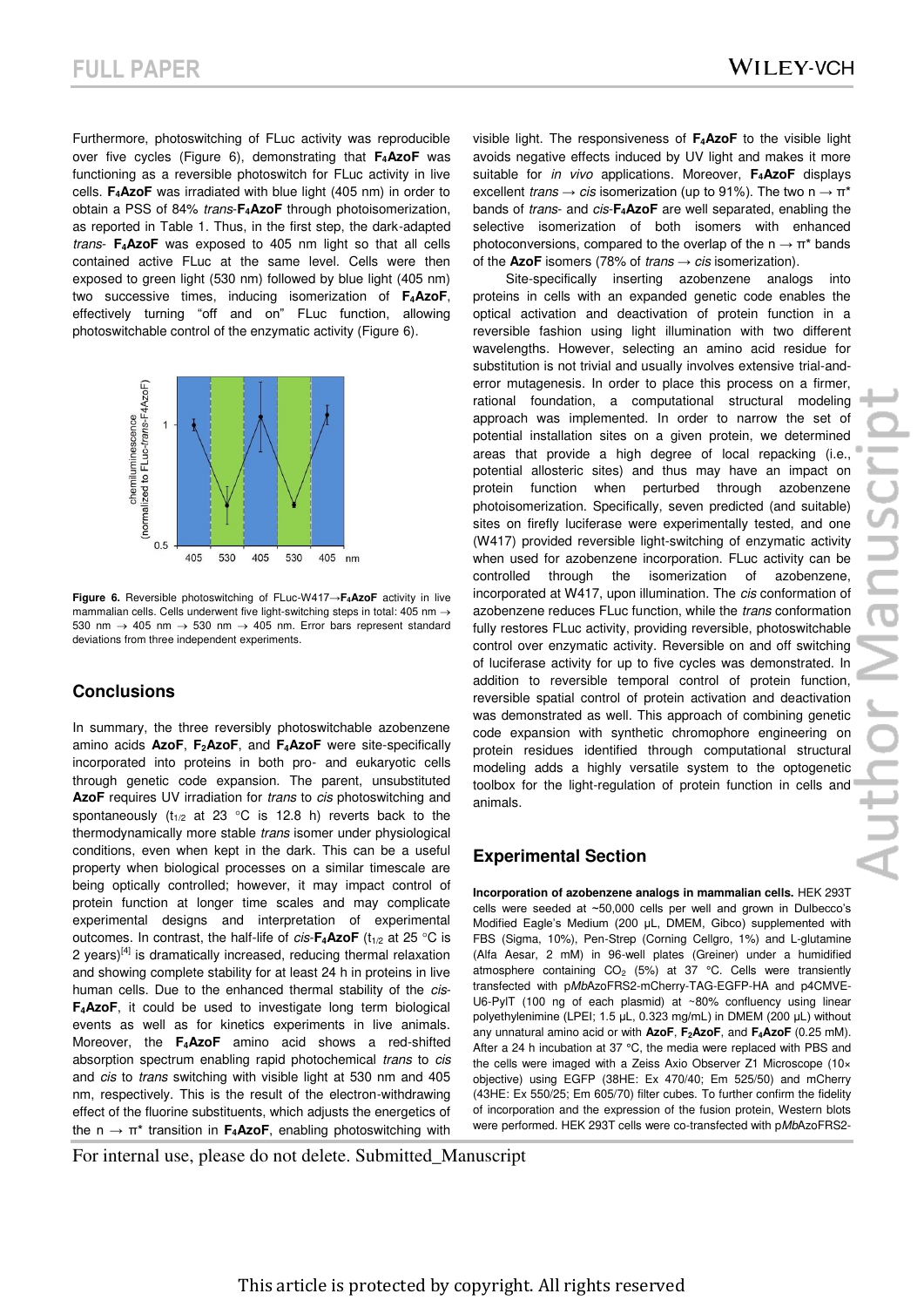mCherry-TAG-EGFP-HA and p4CMVE-U6-PylT (1.5 µg of each plasmid) using LPEI (15 µL, 0.323 mg/mL) in the presence or in the absence of **AzoF**, **F2AzoF**, and **F4AzoF** (0.25 mM) in 6-well plates. After a 24 h incubation, the cells were washed with chilled PBS (2 mL) and lysed in mammalian protein extraction buffer (200 μL, GE Healthcare) with complete protease inhibitor cocktail (Sigma) through shaking at  $4 \text{ }^{\circ}$ C for 15 min, and the cell lysates were cleared through centrifugation (14,000 g, 4 °C, 20 min). The protein lysates were boiled with loading buffer and analyzed by 10% SDS-PAGE (60 V for 20 min, and then 150 V for 1 h). After gel electrophoresis and transferring to a polyvinylidene difluoride (PVDF) membrane (80 V for 1.5 h, GE Healthcare), the membrane was blocked in TBS (5 mL) with Tween 20 (Fisher Scientific, 0.1%) and milk powder (5%) for 1 h. The membranes were probed and incubated with the primary α-HA antibody (Y-11) rabbit monoclonal IgG (sc-805, Santa Cruz Biotech) overnight at 4 °C, followed by a goat anti-rabbit IgG-HRP secondary antibody (sc-2031, Santa Cruz Biotech) for 1 h at room temperature. The membranes were washed with TBS with Tween 20 (0.1 %) three times, and then incubated in working solution (Thermo Scientific SuperSignal West Pico Chemiluminescent substrate) for 5 min. The Western blots were imaged using the "chemi" autofocus settings on a ChemiDoc (BioRad).

**Photoswitching of firefly luciferase.** HEK 293T cells (~50,000 cells per well) were cultured in DMEM (Gibco) supplemented with FBS (Sigma, 10%), Pen-Strep (Gibco, 1%) and L-glutamine (Alfa Aesar, 2 mM) in 96 well plates (Greiner) under a humidified atmosphere containing  $CO<sub>2</sub>$  (5%) at 37 °C. At ~80% confluency, cells seeded on plates were cotransfected with p*Mb*AzoFRS2-4PylT and pFLuc-W417TAG (100 ng of each plasmid) using LPEI (1.5 uL, 0.323 mg/mL), and media was changed to fresh DMEM supplemented without or with **AzoF** or **F4AzoF** (0.25 mM, 200 µL). After double transfection and incubation (24 h), the media was changed to DMEM without unnatural amino acids. Subsequently, cells were irradiated alternating between two light sources consecutively five times – alternating between 365 nm UV light for 5 min (Dual UV transilluminator) and visible white light for 5 min (JUST Normlicht) for **AzoF**, or between 530 nm light (LUMILEDS LXML-PM01- 0100) for 30 s per well and 405 nm light (LEDENGIN LZ1-10UA00-00U8) 30 s per well for **F4AzoF**. After light irradiation, cells were lysed by addition of 100 μL of substrate solution (Promega) in a 96-well plate (BD Falcon), and luminescence was measured using a Bright-Glo luciferase assay kit (Promega) and a microplate reader (Tecan M1000) with an integration time of 1 s.

**Spatial control of firefly luciferase.** HEK293T cells at ~80% confluency were co-transfected with pMbAzoFRS2-4PylT and pFLuc-W417TAG (2 ug of each plasmid) using LPEI (15 µL, 0.323 mg/mL) in the presence of **AzoF** (0.25 mM) in 35-mm dishes (WillCo-Dish). After a 24 h incubation, the transfected cells were washed three times using PBS (pH 7.4) to remove excess **AzoF**. Plates were exposed to either UV (365 nm UV transilluminator, VWR) or white light (JUST Normlicht, RPimaging) irradiation for 5 min, while the other half of the plate was protected using aluminum foil, and then the plates were imaged using a ChemiDoc system (Bio-Rad).

**Protein expression in** *E. coli***.** The plasmid pBAD-sfGFP-Y151TAGpylT<sup>[22]</sup> was co-transformed with pBK-AzoFRS2 into chemically competent *E. coli* Top10 cells. A single colony was grown in LB media overnight and 400 μL of the overnight culture was added to 25 mL LB media supplemented with 1 mM of **AzoF**, **F2AzoF**, and **F4AzoF** and 25 μg/mL tetracycline and 50 μg/mL kanamycin. Cells were grown at 37 °C, 250 rpm, and protein expression was induced with 0.1% arabinose when  $OD<sub>600</sub>$  reached ~0.5. After overnight expression at 37 °C, cells were harvested and washed with PBS. Cell pellets were re-suspended in 6 mL of phosphate lysis buffer (50 mM, pH 8.0), Triton X-100 (60 µL, 10%) and protease inhibitor (6 µL, Sigma), gently mixed, and incubated on ice for 1 h. Cell mixtures were sonicated (Fisher Scientific 550 Sonic Dismembrator) with six short bursts of 30 s on ice followed by 30 s intervals for cooling, and then the cell lysates were centrifuged at 4 °C and 13,000 g for 10 min. The supernatant was transferred to a 15 mL conical tube and 100 μL Ni-NTA resin (Qiagen) was added. The mixture was incubated at 4 °C for 2 h under mild shaking. The resin was then collected by centrifugation (1,000 g, 10 min) at 4 °C, washed three times with 300 μL of lysis buffer (50 mM NaH<sub>2</sub>PO<sub>4</sub>, 300 mM NaCl, 10 mM imidazole, pH 8.0), followed by two washes with 300 μL of wash buffer (lysis buffer containing 20 mM imidazole). The protein was eluted twice with 200 μL of elution buffer (lysis buffer containing 250 mM imidazole). The purified proteins were analyzed by 10% SDS-PAGE (60 V for 20 min, and then 150 V for 1 h), and stained with Coomassie Blue. The protein mass was obtained by electrospray ionization mass spectrometry (Figure S6).

**Computational calculations and modeling,** *Protein structural model generation.* In order to predict potential residues for the incorporation of AzoF to generate a photoswitchable luciferase, we started from the crystallographic coordinates of the Ppy9 variant, in different conformational rearrangements as retrieved from the Protein Data Bank<sup>[23]</sup> (PDB): (*i*) open inactive state (state A, PDB ID: 1LCI<sup>[20]</sup>); (*ii*) closed active state for the generation of luciferyl-AMP (state B, PDB ID: 4G36<sup>[24]</sup>); and (*iii*) closed active state for the generation of oxyluciferin (state C, PDB ID:  $4G37^{[24]}$ ). With the aim of obtaining the wild-type isoforms of each luciferase structure, we generated the following mutations: T214A, A215L, I232A, F295L, E354K, C81S, C216A, C258S, C391S, I108C, Y447C using our in-house developed software Eris.<sup>[25]</sup> The quality of our generated models was assessed using Gaia (http://troll.med.unc.edu/chiron/login.php,[26]), which compares their intrinsic structural properties to high-resolution crystal structures. No critical issues were found with the structural models, which were further used for further computational studies.

*Identification of residues for AzoF incorporation and effects on protein stability and substrate binding.* We evaluated the local conformational flexibility (repacking) of FLuc residues by using Eris, and estimated its magnitude by determining the standard deviation (σΔG) of the protein free energy values computed over all the generated protein conformations. σΔG values provide an estimate of the protein local conformational flexibility (i.e., ability to repack amino acids' side chains around each amino acid), which can be used to predict if specific residues are likely to comprise an allosteric site.<sup>[18]</sup> In order to identify amino acids in potentially allosteric luciferase regions useful for the incorporation of **AzoF**, we performed an exhaustive scan and repack along the entire primary sequence using  $Eris$ <sup>[26]</sup> More specifically, we completed 2,000 Monte Carlo explorations of the conformational space within 10 Å from each single amino acid in the three crystallographic structures under investigation, and we computed the σΔG upon repacking (Table 2). The calculations required 45 hours to be completed on 64 computing nodes, each with 12-core, 2.93 GHz Intel processors, 12M L3 cache (Model X5670). Additionally, we computed the difference of free energy (ΔΔG) between wild-type- and **AzoF**-luciferase (both *cis*and *trans*- isomers) in the three conformational states under investigation upon repacking at the amino acid sequence position 417. The structure of 4-azophenylphenylalanine in both *cis* and *trans* states was manually modeled in place, and subjected to 1,000 runs of minimization using the Medusa force field.[27] We observed a general destabilization of the mutants in the three different luciferase conformations, which affects more the *cis*-isomer (Supporting Figure S9) in both the D-luciferyl-AMPbound and the apo-state. Additionally, we evaluated for each single conformational state, the binding energy of D-luciferyl-AMP, using MedusaScore,[21] an accurate force-field based scoring function which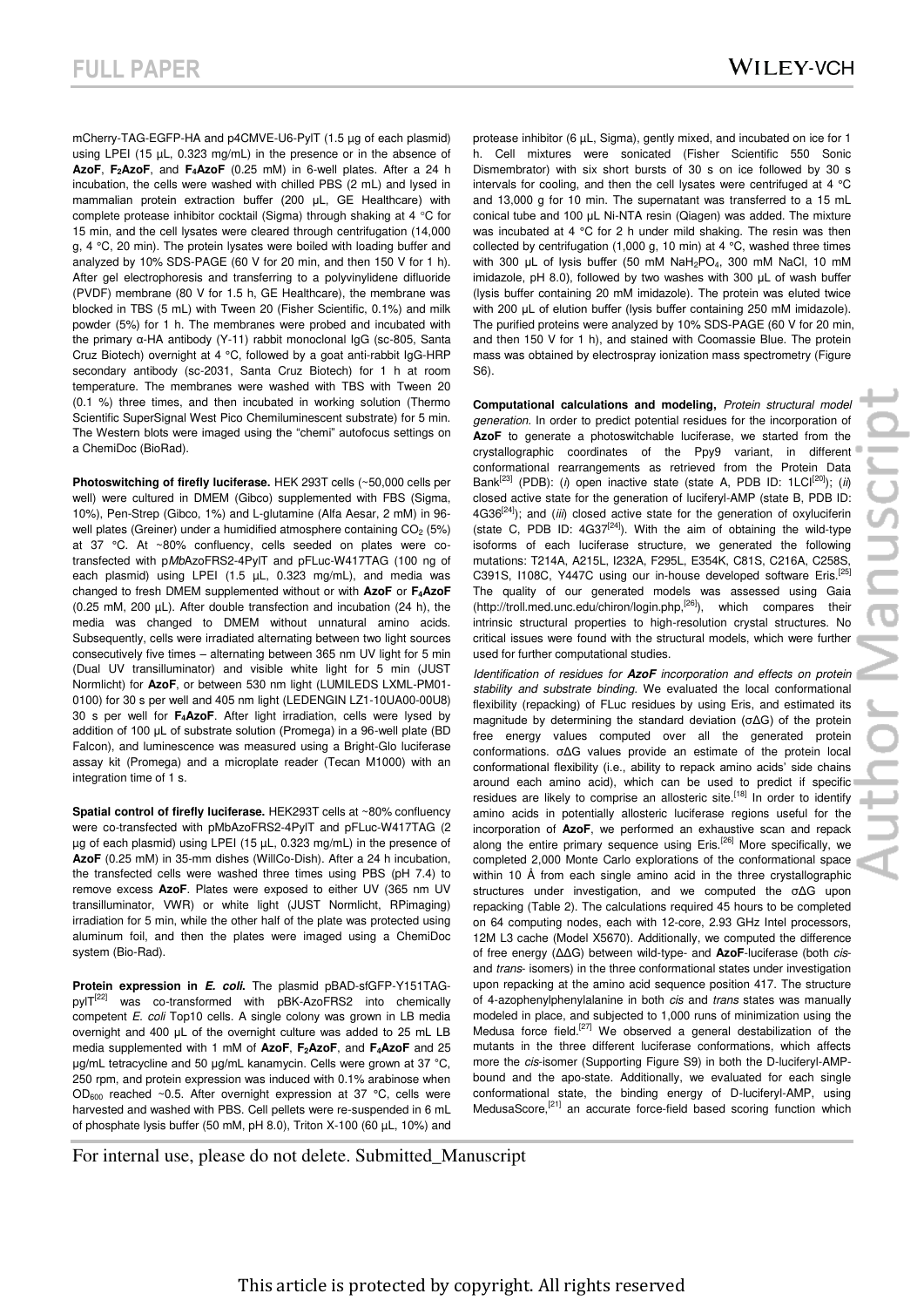provides an estimate of binding energy values by modelling physical interactions between proteins and small molecules (Table 3).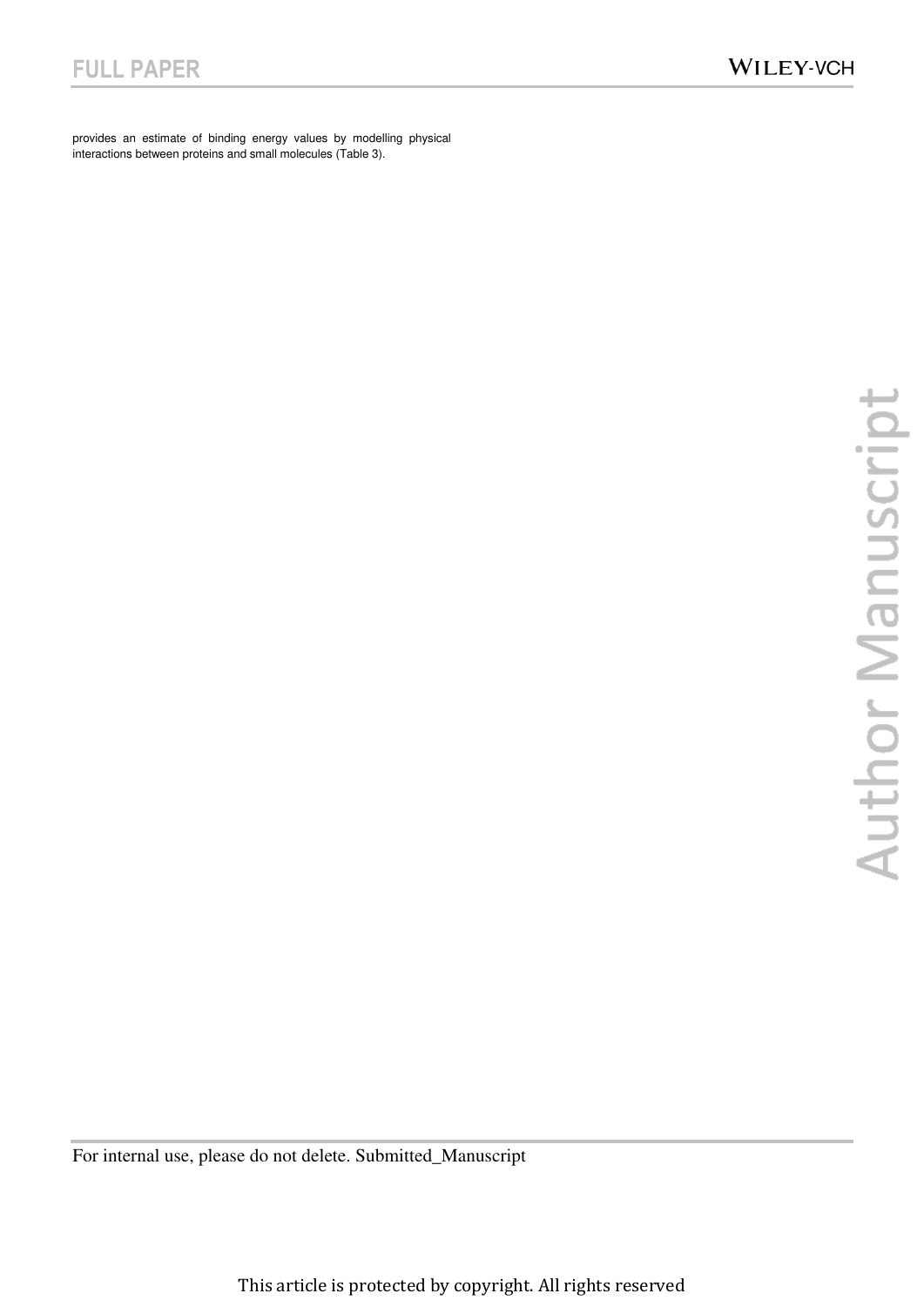#### **Acknowledgements**

The work was supported by the National Science Foundation (CHE-1404836) and the Charles E. Kaufman Foundation of The Pittsburgh Foundation.

**Keywords:** azobenzene • photoswitching • unnatural amino acid • optochemical biology

- [1] a) C. Brieke, F. Rohrbach, A. Gottschalk, G. Mayer, A. Heckel, *Angew Chem Int Ed Engl* **2012**, *51*, 8446-8476; b) A. A. Beharry, G. A. Woolley, *Chem Soc Rev* **2011**, *40*, 4422-4437; c) M. M. Russew, S. Hecht, *Adv Mater* **2010**, *22*, 3348-3360; d) R. J. Mart, R. K. Allemann, *Chem Commun* **2016**, *52*, 12262-12277; e) N. Ankenbruck, T. Courtney, Y. Naro, A. Deiters, *Angew Chem Int Ed Engl* **2018**, *57*, 2768-2798.
- [2] a) F. Bonardi, G. London, N. Nouwen, B. L. Feringa, A. J. Driessen, *Angew Chem Int Ed Engl* **2010**, *49*, 7234-7238; b) X. G. Liang, T. Mochizuki, H. Asanuma, *Small* **2009**, *5*, 1761-1768; c) M. Geoffroy, D. Faure, R. Oda, D. M. Bassani, D. Baigl, *Chembiochem* **2008**, *9*, 2382- 2385; d) F. Z. Zhang, A. Zarrine-Afsar, M. S. Al-Abdul-Wahid, R. S. Prosser, A. R. Davidson, G. A. Woolley, *J Am Chem Soc* **2009**, *131*, 2283-2289; e) B. Schierling, A. J. Noel, W. Wende, L. T. Hien, E. Volkov, E. Kubareva, T. Oretskaya, M. Kokkinidis, A. Rompp, B. Spengler, A. Pingoud, *Proc Natl Acad Sci USA* **2010**, *107*, 1361-1366; f) M. R. Banghart, A. Mourot, D. L. Fortin, J. Z. Yao, R. H. Kramer, D. Trauner, *Angew Chem Int Ed Engl* **2009**, *48*, 9097-9101; g) A. A. Beharry, L. Wong, V. Tropepe, G. A. Woolley, *Angew Chem Int Ed Engl* **2011**, *50*, 1325-1327; h) P. Gorostiza, E. Y. Isacoff, *Physiology*  **2008**, *23*, 238-247; i) Y.-H. Tsai, S. Essig, J. R. James, K. Lang, J. W. Chin, *Nat Chem* **2015**, *7*, 554–561.
- [3] a) D. Bleger, J. Schwarz, A. M. Brouwer, S. Hecht, *J Am Chem Soc*  **2012**, *134*, 20597-20600; b) S. Samanta, A. A. Beharry, O. Sadovski, T. M. McCormick, A. Babalhavaeji, V. Tropepe, G. A. Woolley, *J Am Chem Soc* **2013**, *135*, 9777-9784.
- [4] C. Knie, M. Utecht, F. L. Zhao, H. Kulla, S. Kovalenko, A. M. Brouwer, P. Saalfrank, S. Hecht, D. Bleger, *Chem-Eur J* **2014**, *20*, 16492-16501.
- [5] M. Bose, D. Groff, J. Xie, E. Brustad, P. G. Schultz, *J Am Chem Soc*  **2006**, *128*, 388-389.
- [6] a) C. Hoppmann, V. K. Lacey, G. V. Louie, J. Wei, J. P. Noel, L. Wang, *Angew Chem Int Edit* **2014**, *53*, 3932-3936; b) C. Hoppmann, I. Maslennikov, S. Choe, L. Wang, *J Am Chem Soc* **2015**, *137*, 11218-

11221; c) V. Klippenstein, C. Hoppmann, S. Ye, L. Wang, P. Paoletti, *Elife* **2017**, *6*, e25808.

- [7] A. A. John, C. P. Ramil, Y. Tian, G. Cheng, Q. Lin, *Org Lett* **2015**, *17*, 6258-6261.
- [8] L. Stricker, E. C. Fritz, M. Peterlechner, N. L. Doltsinis, B. J. Ravoo, *J Am Chem Soc* **2016**, *138*, 4547-4554.
- [9] C. C. Liu, P. G. Schultz, *Annu Rev Biochem* **2010**, *79*, 413-444.
- [10] J. W. Chin, *Nature* **2017**, *550*, 53-60.
- [11] Y. S. Wang, X. Fang, A. L. Wallace, B. Wu, W. R. Liu, *J Am Chem Soc*  **2012**, *134*, 2950-2953.
- [12] W. Wan, J. M. Tharp, W. R. Liu, *Biochimica et biophysica acta* **2014**, *1844*, 1059-1070.
- [13] D. D. Young, T. S. Young, M. Jahnz, I. Ahmad, G. Spraggon, P. G. Schultz, *Biochemistry-Us* **2011**, *50*, 1894-1900.
- [14] H. Fliegl, A. Kohn, C. Hattig, R. Ahlrichs, *J Am Chem Soc* **2003**, *125*, 9821-9827.
- [15] a) J. Y. Zhao, S. X. Lin, Y. Huang, J. Zhao, P. R. Chen, *J Am Chem Soc* **2013**, *135*, 7410-7413; b) J. Luo, R. Uprety, Y. Naro, C. Chou, D. P. Nguyen, J. W. Chin, A. Deiters, *J Am Chem Soc* **2014**, *136*, 15551- 15558; c) J. Luo, J. Torres-Kolbus, J. Liu, A. Deiters, *Chembiochem*  **2017**, *18*, 1442-1447.
- [16] M. S. Lee, W. S. Park, Y. H. Kim, W. G. Ahn, S. H. Kwon, S. Her, *Sensors-Basel* **2012**, *12*, 15628-15637.
- [17] S. Yin, F. Ding, N. V. Dokholyan, *Structure* **2007**, *15*, 1567-1576.
- [18] D. Tobi, I. Bahar, *Proc Natl Acad Sci USA* **2005**, *102*, 18908-18913.
- [19] A. Panjkovich, X. Daura, *BMC Bioinformatics* **2012**, *13*, 273.
- [20] E. Conti, N. P. Franks, P. Brick, *Structure* **1996**, *4*, 287-298. [21] S. Yin, L. Biedermannova, J. Vondrasek, N. V. Dokholyan, *J Chem Inf Model* **2008**, *48*, 1656-1662.
- [22] R. Uprety, J. Luo, J. Liu, Y. Naro, S. Samanta, A. Deiters, *Chembiochem* **2014**, *15*, 1793-1799.
- [23] H. M. Berman, J. Westbrook, Z. Feng, G. Gilliland, T. N. Bhat, H. Weissig, I. N. Shindyalov, P. E. Bourne, *Nucleic Acids Res* **2000**, *28*, 235-242.
- [24] J. A. Sundlov, D. M. Fontaine, T. L. Southworth, B. R. Branchini, A. M. Gulick, *Biochemistry* **2012**, *51*, 6493-6495.
- [25] S. Yin, F. Ding, N. V. Dokholyan, *Nat Methods* **2007**, *4*, 466-467. [26] P. Kota, F. Ding, S. Ramachandran, N. V. Dokholyan, *Bioinformatics*  **2011**, *27*, 2209-2215.
- [27] N. V. Dokholyan, S. V. Buldyrev, H. E. Stanley, E. I. Shakhnovich, *Fold Des* **1998**, *3*, 577-587.